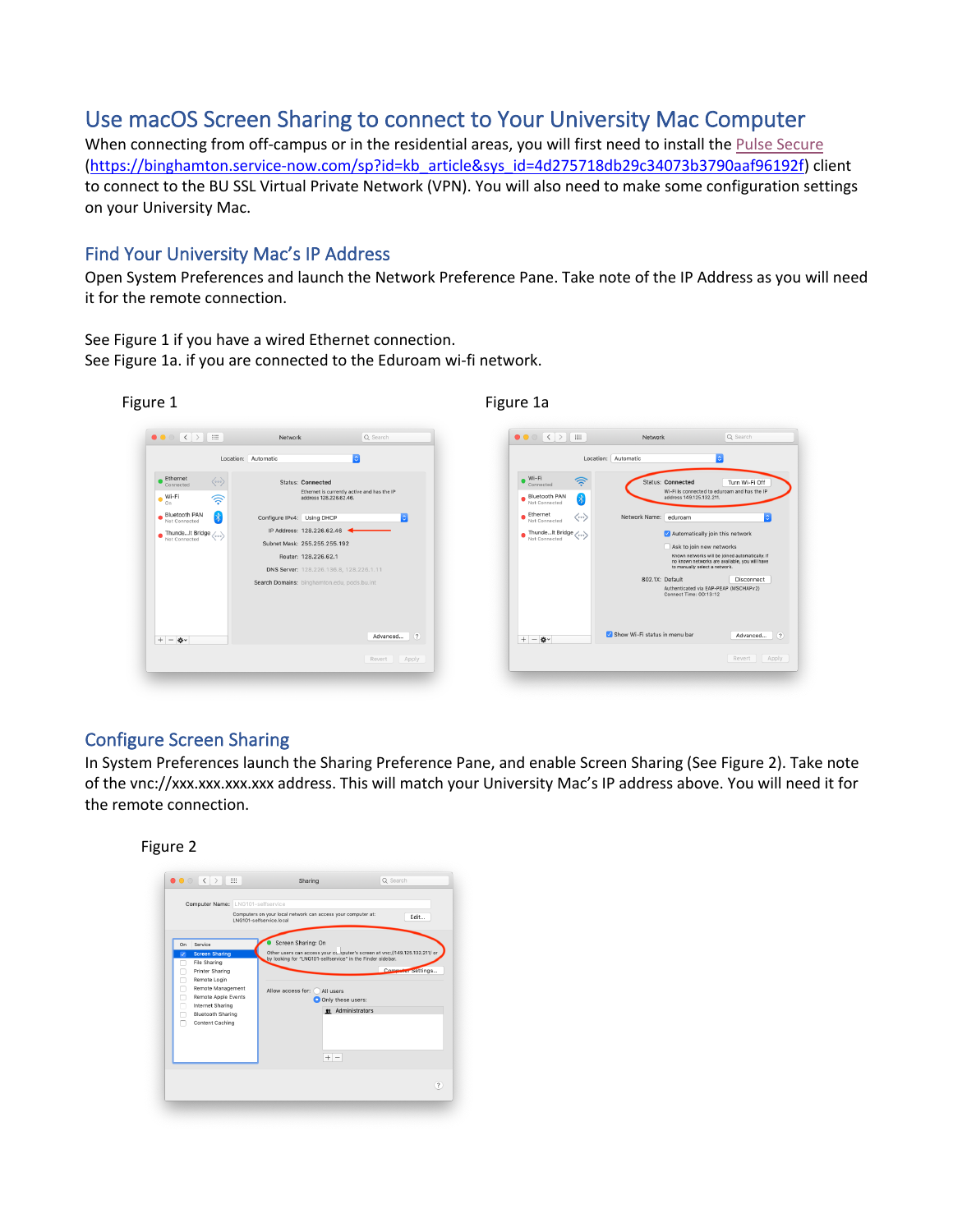Within the Sharing Preference Pane, click on 'Computer Settings' (See Figure 3). Tick the 'VNC viewers may control screen with password' box. If a password is prefilled, this will be the computer's admin password. If not, type in your computer's admin password. Click OK.

#### Figure 3

|                                         |                                                                                                                                                                                                    | V VNC viewers may control screen with password: 000000000<br>Cancel                                                                                                                                                                                  | Fdit<br>OK        |
|-----------------------------------------|----------------------------------------------------------------------------------------------------------------------------------------------------------------------------------------------------|------------------------------------------------------------------------------------------------------------------------------------------------------------------------------------------------------------------------------------------------------|-------------------|
| On<br>⊽<br>m.<br>п<br>п<br>п<br>r.<br>Г | Service<br><b>Screen Sharing</b><br>File Sharing<br>Printer Sharing<br>Remote Login<br>Remote Management<br>Remote Apple Events<br>Internet Sharing<br><b>Bluetooth Sharing</b><br>Content Caching | Screen Sharing: Un<br>Other users can access your computer's screen at ync://149.125.132.211/ or<br>by looking for "LNG101-selfservice" in the Finder sidebar.<br>Allow access for:<br>All users<br>O Only these users:<br># Administrators<br>$+ -$ | Computer Settings |

## Configure Energy Saver Preference Pane (See Figure 4)

You want to make sure that your University Mac is available and stays active on the network.

In System Preferences, locate and open the Energy Saver Preference Pane

- Tick 'Prevent computer from sleeping automatically when the display is off'
- Untick 'Put hard disks to sleep when possible'
- Tick 'Wake for network access'
- Tick 'Start up automatically after a power failure.
- Untick 'Enable Power Nap'

Figure 4

|                         | Turn display off after: _______                                                                                                     | .<br>1 min 16 min 16 min 1 hr 3 hrs Never |  |
|-------------------------|-------------------------------------------------------------------------------------------------------------------------------------|-------------------------------------------|--|
|                         | Prevent computer from sleeping automatically when the display is off                                                                |                                           |  |
|                         | Put hard disks to sleep when possible                                                                                               |                                           |  |
| Wake for network access |                                                                                                                                     |                                           |  |
|                         | Start up automatically after a power failure                                                                                        |                                           |  |
| Enable Power Nap        | While sleeping, your Mac can back up using Time Machine and periodically check for new email,<br>calendar, and other iCloud updates |                                           |  |
|                         |                                                                                                                                     |                                           |  |

Since you will be leaving your University Mac powered on for the remote connection to happen, it is strongly recommended that you log out when you are not using it.

This completes the configuration of your University Mac.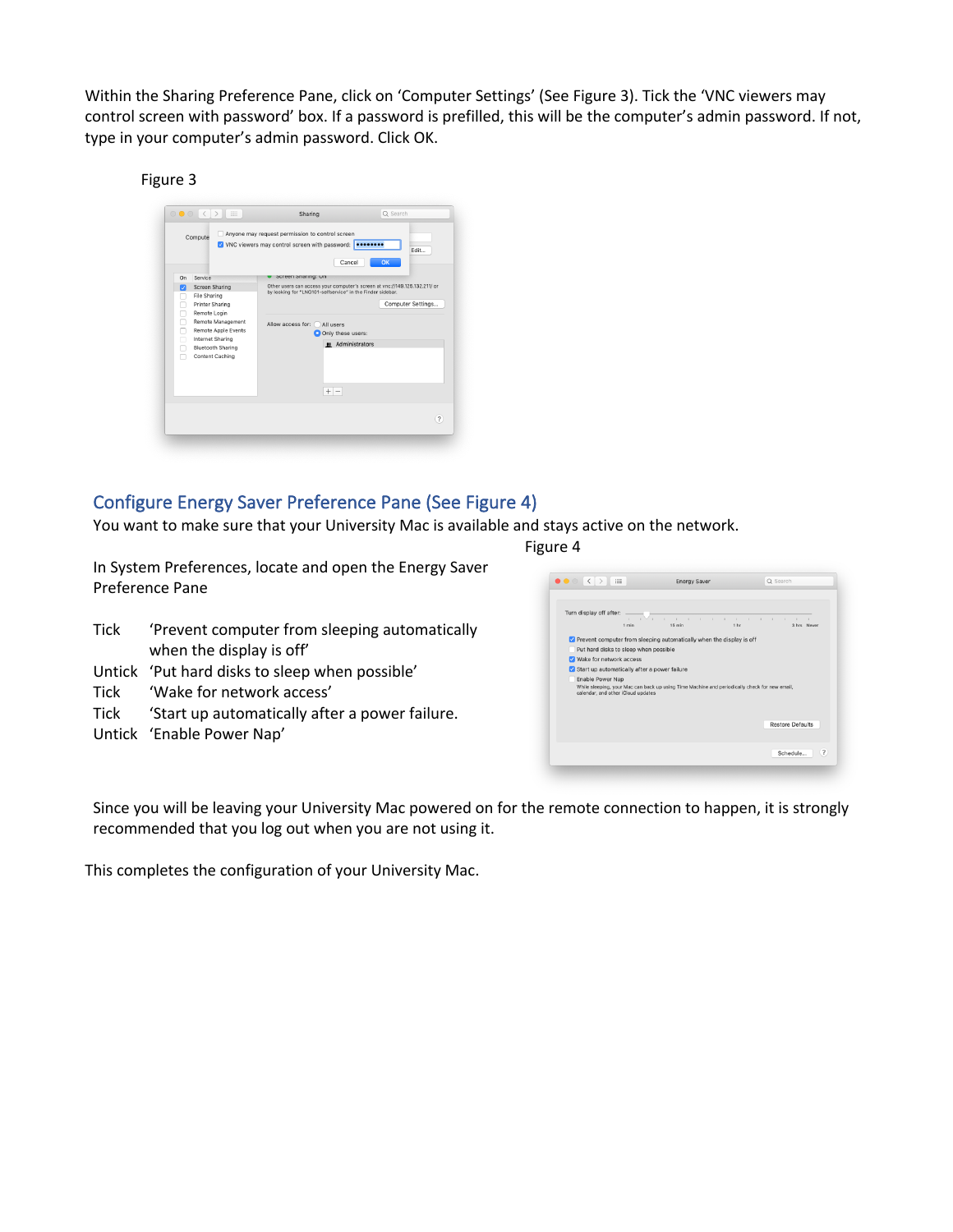# Starting the Remote Connection

There are two methods that can be used for the Remote Screen Sharing Connection. Use whichever you prefer:

#### 1. Connect Using the Safari Browser

On the remote Mac, open Safari and in the URL address field type: vnc://xxx.xxx.xxx.xxx replacing 'x' with your University Mac's IP address. (See Figure 5). Hit return. This will start the remote connection to your University Mac.



## Click 'Allow'.

| Click 'Allow'.<br>Figure 6                               | Click 'Connect'.<br>Figure 7                  |
|----------------------------------------------------------|-----------------------------------------------|
| Do you want to allow this page to open "Screen Sharing"? | <b>Screen Sharing</b><br>Connect To: 149.125. |
| <b>Allow</b><br>Cancel                                   | Connect<br>Cancel                             |

## 2. Connect Using 'Connect to Server' and the vnc://address

In the Finder, choose Go --> Connect to Server, enter the address of the University Mac you want to share, then click Connect. (See Figure 8)

#### Figure 8

| vnc://128.226                                                   |  |               | $\checkmark$ |
|-----------------------------------------------------------------|--|---------------|--------------|
| <b>Favorite Servers:</b>                                        |  |               |              |
|                                                                 |  |               |              |
|                                                                 |  |               |              |
|                                                                 |  |               |              |
|                                                                 |  |               |              |
| $\frac{1}{2}$ $\times$<br>$\left( 2\right)$<br>$\div$<br>$\sim$ |  | <b>Browse</b> | Connect      |